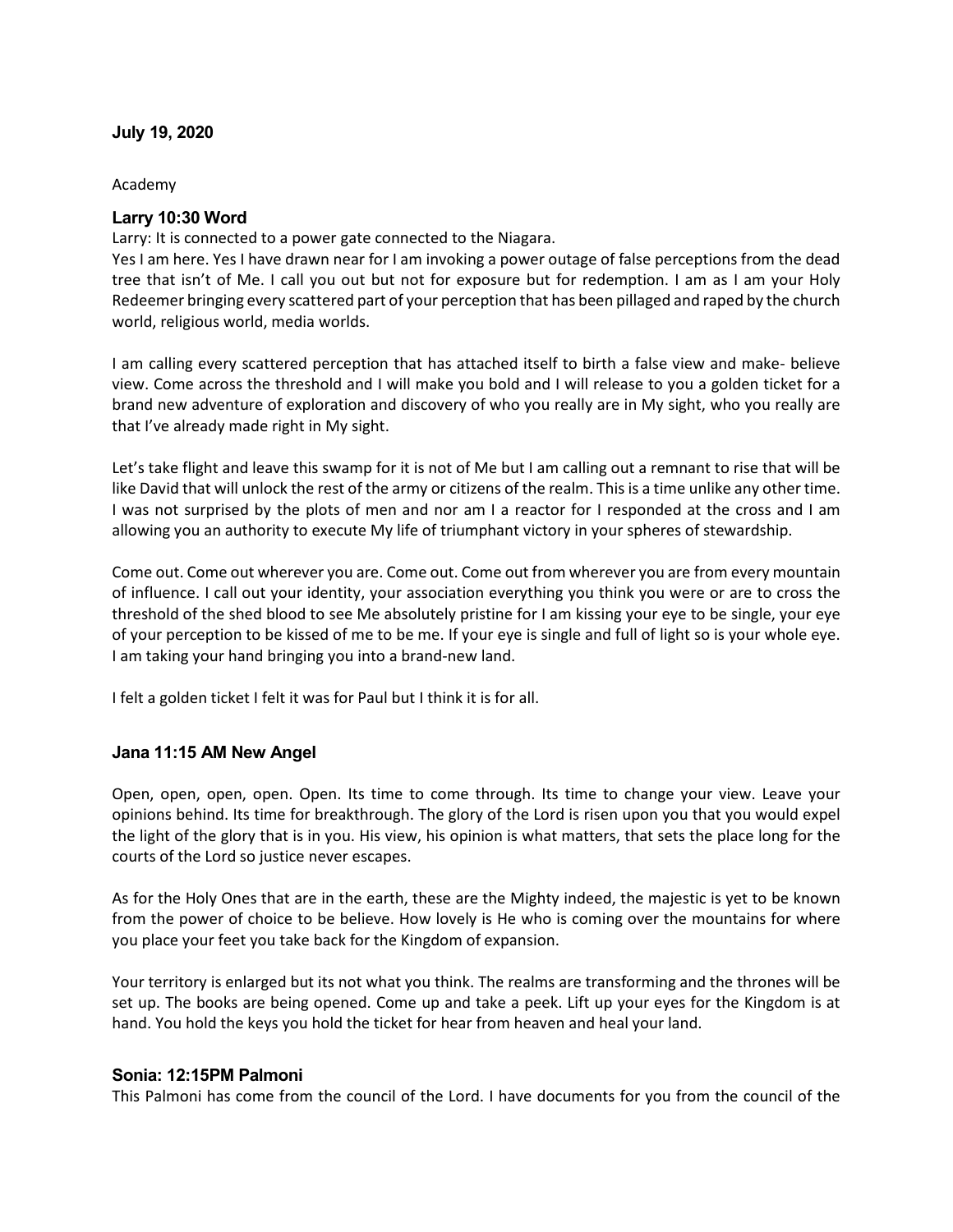Lord and it is for this gate. It is being served. He is being given authority. They are for you Paul to adjudicate or lead.

# **Paul***: Psa 89:5 And the heavens shall praise thy wonders, O LORD: thy faithfulness also in the congregation of the saints.*

We have been watching you. We have been watching these events. We have adjudicated and released our decrees. We have been realigning. We have been reassembling the mathematical equations. We have been removing and preparing to insert. Everything is in the documents and decrees sent to you. We are here to stand watch, to witness but also going to go with you through the Gate.

Janelle sees the top of the document says perjury

### **Persis: 12:26 PM Declaration of perjury against the enemy:**

the offense of willfully telling an untruth in a court after having taken an oath or affirmation. "he claimed two witnesses at his trial had committed perjury"

Sumer sees scroll writing like a constitution.

Paul: I talked to a professor in Southern California. It was found on a charter. She found the original charter in a basement. Only Chrsitians could be on the board of directors. Attorney. You can never ever change a charter. The school must operate under that charter.

Paul: It is a decision has been made in the council of the holy ones.

*Isa 24:5 The earth also is defiled under the inhabitants thereof; because they have transgressed the laws, changed the ordinance, broken the everlasting covenant. Isa 24:6 Therefore hath the curse devoured the earth, and they that dwell therein are desolate: therefore the inhabitants of the earth are burned, and few men left.*

Julianne see us all in the jury box.

Paul feels apostolic very strongly. Larry is to step into his apostolic prophetic authority and make a prophetic declaration. Paul is to stand at this door and present the documents to the enemy and has lied about God's original covenant, his goodness and has to serve the enemy papers.

#### **Larry 12:33 PM Council of the Holy Ones**

We've opened up our doors here in the house. The doors are being opened. There is something about a new council opened.

Paul [council of the holy ones].

I got a strong hit when you said foundations.

[Larry Praying to God ]I acknowledge Your function in me as I am a son and I am one in sonship with You. I acknowledge the function and surrender everything to You and with You. I thank You for Your courts, for